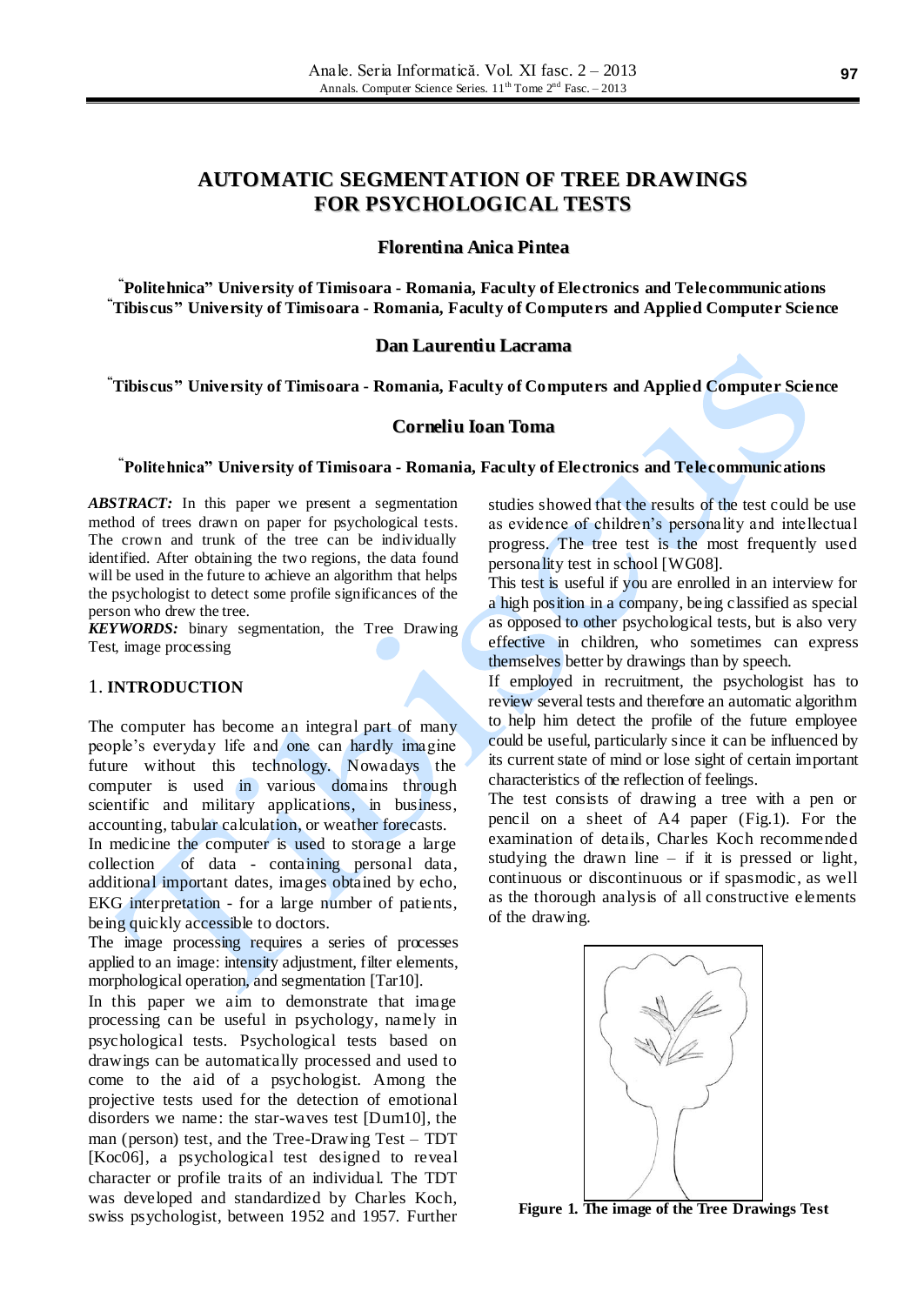Anale. Seria Informatică. Vol. XI fasc. 2 – 2013 Annals. Computer Science Series.  $11<sup>th</sup>$  Tome  $2<sup>nd</sup>$  Fasc.  $-2013$ 

Hermann Hiltbrunner noticed the affinity between tree and man, considering man as a closed and the tree as an open system, and an encounter with the tree is an encounter with him [Koc06, RS00].

TDT has been used for detecting the characteristics of patients suffering from schizophrenia, as it is perceived as non-stressful and easy to manage. Morphological differences were observed between trees draw by healthy patients and those drawn by schizophrenia patients. This has driven to the conclusion that TDT is useful for investigating brain functioning in different patients [ITO03], [M+02].

The main parts of the tree are the crown, trunk and root. In the present paper several images from a psychologist were processed, and presents in the first stage the automatic binary segmentation of the tree. There are automated methods for the segme ntation of a tree in nature [TCH05], but in this work is presented a new method for the segmentation of trees drawn for psychological tests.

The handmade drawings were scanned and then converted to images in order to be processed with the algorithm developed.

After scanning, the images were processed with software used for digital image editing to correct any noise arising with the scanning. In the future we consider the development of processing algorithms to solve this problem.

# **2. METHODS AND MATERIALS**

In order to apply the test, an A4 sheet of white paper and a pencil are needed. The children are given the simple instruction: "Draw a tree". The piece of sheet is placed in a vertical position.

Segmentation is one of the most important steps in the processing of an image [Bra03]. The image segmentation refers to the partitioning of an image into its various components. As a result of segmentation distinct objects are extracted from the image, regions that satisfy certain criteria of uniformity, or other elements.

To illustrate the concept of segmentation in images taken from a psychological test - Tree Drawing Test we realized an algorithm that processes binary images but also color images.

The application of segmentation of trees includes the following steps:

- Acquisition of images;
- Inversion of the image;
- Calculation of all the pixels on each line, maximum and minimum;
- Determination of a profile;
- Segmentation of the profile.

The block model of the application realized for the segmentation of an image containing a tree drawn in a psychological test is described in Fig. 2.



**Figure 2. Block diagram of the profile segmentation**

The image is loaded into a window and then is performed the operation of reversing the image, which is obtained through the following transformation:

$$
V = f(u) = L - u \tag{1}
$$

The crossing of the image is made through 3 channels  $(r, g, b)$  and each pixel is reversed by calculating its negative using the equation (2):

$$
p[i] = 255 - p[i] \tag{2}
$$

where p[i] represents the current pixel at the time of the image crossing. The result of the inversion of an image is presented in Fig. 3.



**Figure 3. Negativization of the images**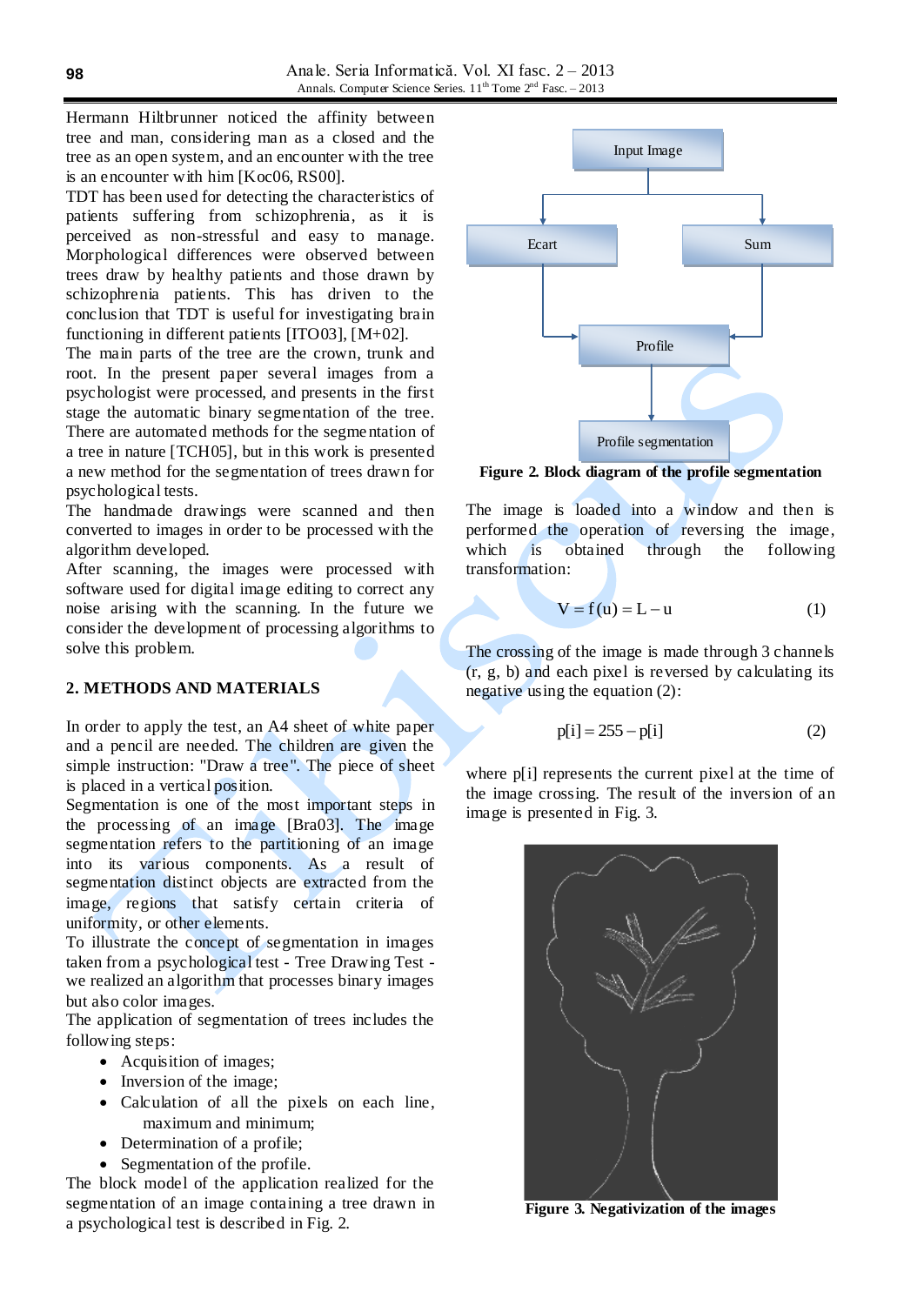After the image inversion method we must eliminate the noise from the image. The noise in the obtained images occurs as pixels that are not part of the details of the drawing. According to [GW02] it is defined as a process (P), which affects the acquired image (Im) and it is not part of the initial signal (I). This process can be written in equation 3.

$$
Im(i, j) = I(i, j) + P(i, j)
$$
 (3)

For the total elimination of the noise was used the Canny edge detector [Can86], that was applied by using a high sensibility threshold so that we should not miss the details of the drawing image.

$$
\begin{cases}\n\text{profit}[i] = p_x[i] - p_n[i], \text{if } p_x[i] \geq p_n[i] \\
\text{profit}[i] = \sigma, \text{otherwise}\n\end{cases} \tag{5}
$$

After that, we can obtain the tree profile (see Fig.5). For segmentation the three regions of a tree: crown, trunk and root, must be taken into account. For the presented work we have considered so far only the crown and trunk.

We know that a tree is usually drawn in a vertical spatial order, thus data are succeeding in the same order.



$$
\sum_{i=1}^{N} x_i
$$
 (4)

After saving these profiles it is preceded to the calculation of the difference between the maximum and minimum, as exemplified in equation (5).